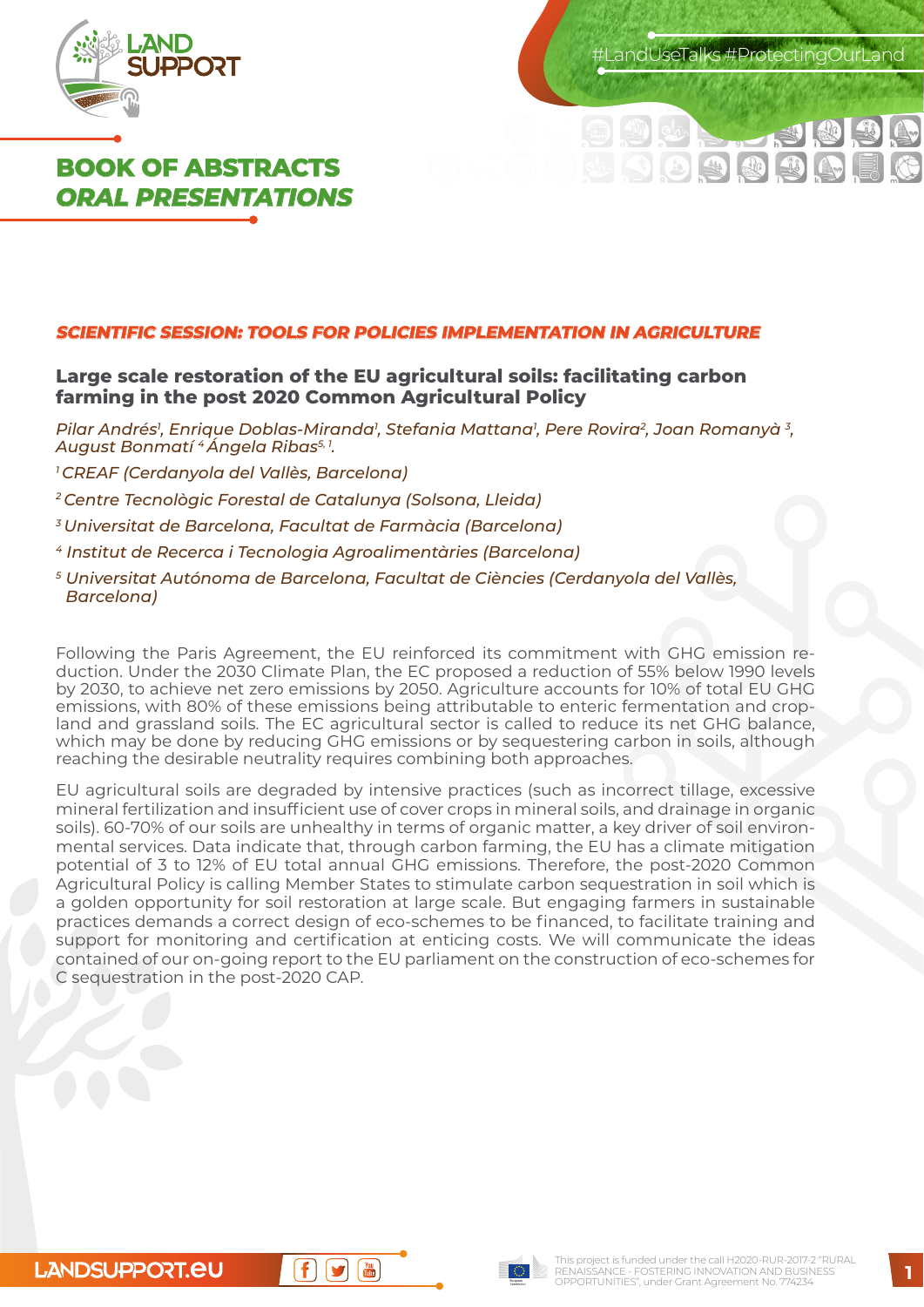**AND** 

## **Can conservation agriculture enhance soil organic carbon sequestration in Mediterranean and humid subtropical climates? A meta-analysis**

*Tommaso Tadiello1 , Marco Acutis2, Alessia Perego3, Calogero Schillaci4, Elena Valkama5 1 DiSAA, Department of Agricultural and Environmental Sciences, University of Milan, Italy 2European Commission, Joint Research Centre (JRC), Ispra, Italy*

#### *3Natural Resources Institute Finland (Luke), Bioeconomy and Environment, Sustainability Science and Indicators, Tietotie 4, 31600 Jokioinen, Finland*

Mediterranean and humid subtropical climate is characterized by a medium-low soil organic carbon (SOC) content and a high risk of land desertification. Recent EU policies pointed out the need to enhance SOC accumulation by promoting the adoption of conservation agriculture (CA). In fact, the effectiveness of CA in increasing SOC in comparison with conventional agriculture has been addressed by several published articles even if the methodology shortcomings make sometimes difficult to draw reliable conclusions. In our meta-analysis, we applied a robust methodology to comply with the meta-analytic assumptions and we did not use pedotransfer functions. Thus, we defined a conservative and replicable approach to deal with measured soil carbon data, explaining the differences between conventional (control) and CA management (treatment) in terms of SOC stock accumulation in the first 0-0.3 m plough layer.

A final database of 47 studies summarized the CA overall effect and allowed us to study also several pedoclimatic moderators. An overall positive effect of about 12% change in SOC accumulation was found due to CA practices compared to the control. To better explain the data variability, we created two different groups of studies based on the low (LC) or high (HC) amount of SOC in control (40 Mg ha<sup>-1</sup> as a threshold). In the HC group, a positive correlation was found between clay and carbon sequestration. In both soil groups, experiment duration positively impacted SOC sequestration, with a greater effect found in the soils with low SOC content. In addition, in these soils, the retention of crop residues enhanced the CA positive contribution.

We conclude that under these climates, the most benefits from CA application in terms of SOC increase apply to agricultural soils with low SOC content and located in the middle latitudes and in dry areas.

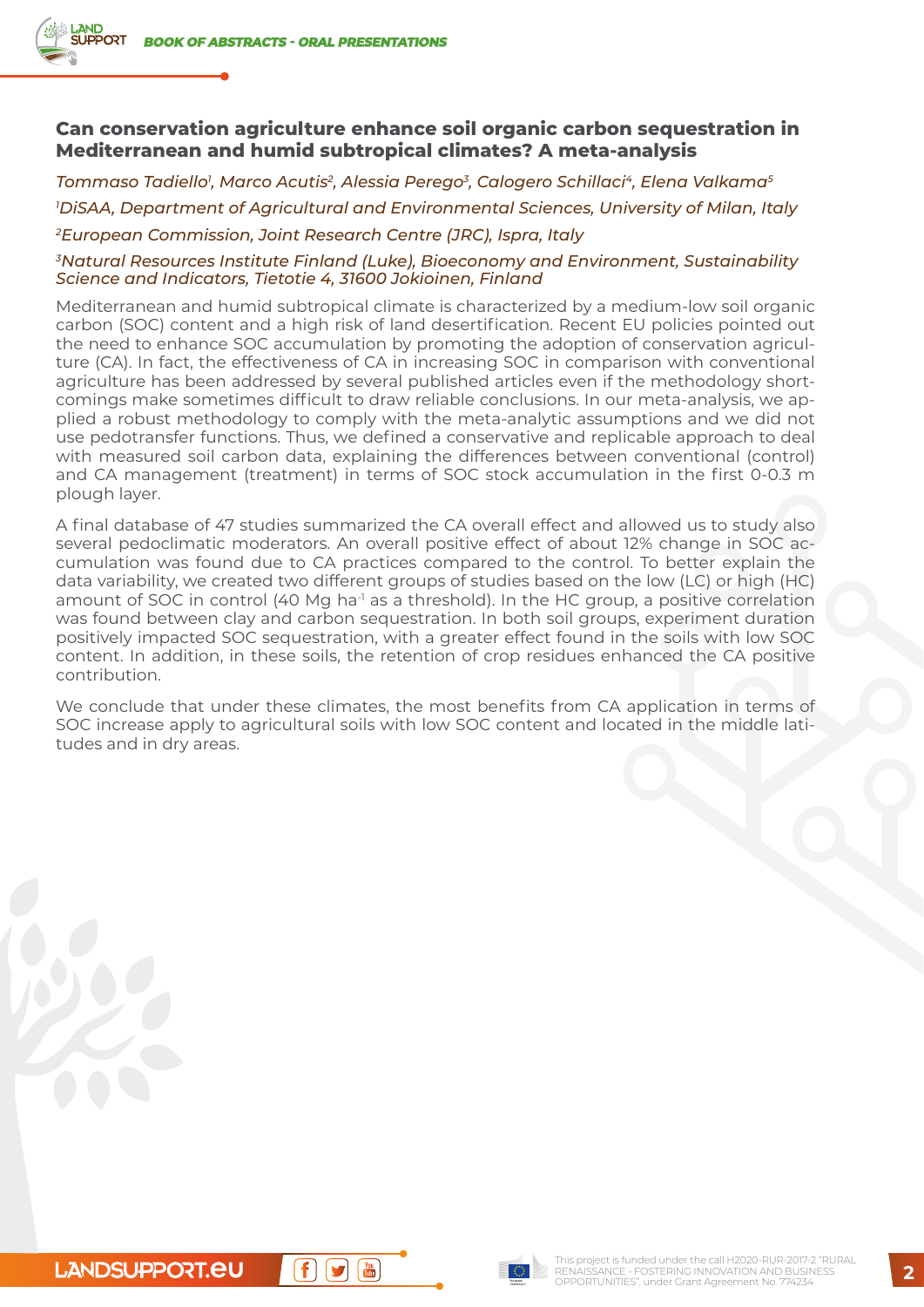# **Spatial modelling of soil carbon and nitrogen dynamics in agricultural systems in the UK**

#### *Marcelo Valdares Galdos*

#### *University of Leeds*

Besides supporting food, feed, fuel and fibre production, soils provide ecosystem services such as storing carbon, filtering water and maintaining biodiversity. Fertile soil is being lost at a rate faster than it can be recovered, primarily as a result of inadequate agricultural management practices and climate change. Reducing soil degradation and improving soil health are key aspects of the climate-smart approach, which includes maintaining or increasing yields, mitigating global warming and adapting to climate change. Soil quality is a key component of global sustainability, being central to the 'Zero Hunger', 'Life on Land', and 'Climate Action' Sustainable Development Goals. Soil health is also relevant for agricultural and environmental policies in the UK, such as Defra's 25 Year Plan to Improve the Environment, the new Environmental Land Management system (ELM) and in the UK's 2050 net zero target. Sampling and analysing physical, biological, and chemical properties of soils at landscape and regional scales poses challenges due to spatial and temporal variability driven by differences in management, topography, climate, parent material and biotic factors. Advances in remote and proximal sensing technology have provided opportunities to assess the spatial and temporal dynamics of soil properties, and advanced computing techniques have enabled the analysis of large amounts of environmental data. Process-based modelling is an important tool in understanding the complex interactions between the climate, soil and crop management in agricultural systems.

The focus of this project was to integrate remote sensing, spatial databases and process-based modelling to monitor changes in space and time in key soil quality indicators, with focus on soil carbon stocks and nitrous oxide emissions in agricultural systems in Yorkshire, UK. The DayCent process-based model was used in this project to assess the soil carbon and nitrogen dynamics in agricultural systems. DayCent simulates fluxes of C and N between the atmosphere, vegetation, and soil. The main submodels include plant production, soil organic matter decomposition, soil water and temperature by layer, nitrification and denitrification, and CH4 oxidation. Spatial data for recent and current climate (HadUK-Grid), future climate (UKCP18), soils (JRC/HWSD/LandIS), land cover (LCM2015) was used to drive the models to produce high resolution maps of carbon stocks and nitrous oxide fluxes each year until 2100. The framework developed in this project has the potential to support decisions on land use and management in agricultural systems, accounting for changes in atmospheric CO2 concentration, and precipitation and temperature patterns.

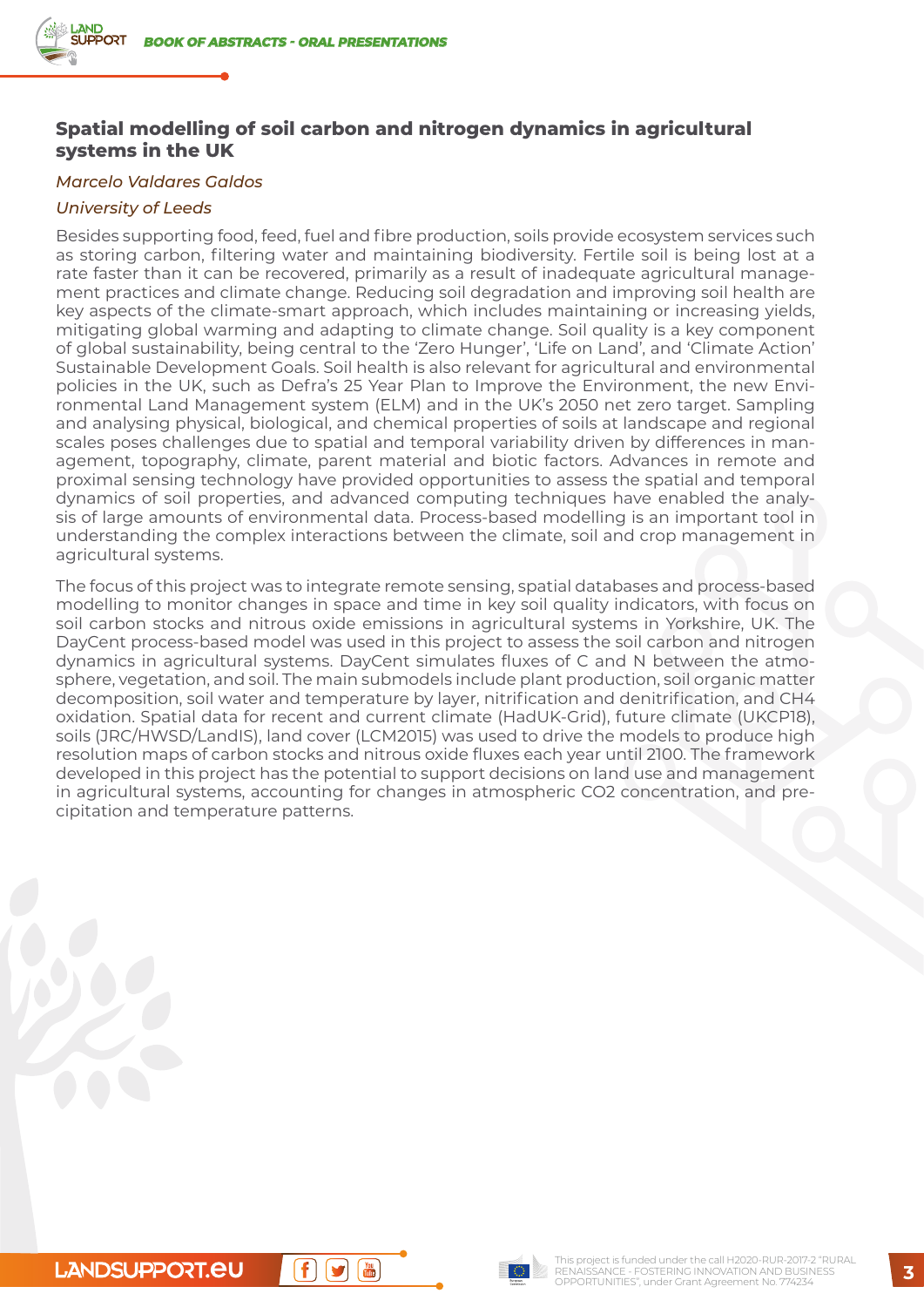# **Climate change and agriculture: modelling and DSS for environmental and production sustainability of Mediterranean cropping systems**

#### *Domenico Ventrella*

#### *Council for Agricultural Research and Economics, Italy*

In the Mediterranean area, climate change (CC) causes the increasing of average temperature, reduces rainfall, and increases the frequency of extreme events, for instance frosts and heat waves, periods of dryness and storms.

Therefore, in agriculture it is necessary to provide strategies for adaptation and mitigation of the effects of CCs. Adaptation strategies aim to minimize the negative effects of CCs on agricultural production, and to optimize the use of inputs (water, nitrogen). Mitigation strategies aim to reduce greenhouse gas emissions, and to maintain or increase the organic carbon content in soil.

Integrated analyses are necessary to redesign and adapt the crop systems to the new climate, in areas with homogeneous agronomic, pedological and climatic characteristics.

In this context, CREA-AA aims, through the modelling study, to develop innovative tools to support farmers in the identification of sustainable strategies, both from the productive and environmental point of view, for cultivation systems in conditions of limited water availability.

The teamwork is dealing with four project synergically related: PON-W4AF "Improvement of Mediterranean agri-food production in conditions of water shortage"; PSR-SFOF "Support for projects and development of new products, practices, processes and technologies"; Agridigit-Agromodelli "Agrotechnical itinerary for the adaptation and mitigation to climate change"; ERA HDHL KH FNS SYSTEMIC "An integrated approach to the challenge of sustainable food systems: adaptive and mitigatory strategies to address climate change and malnutrition".

As part of the activities of these projects, the research group is developing two Decision Support System tools. The first (DSS\_SFOF) aims to support the farmer agronomical decisions in order to optimize the organic cereal systems as regard the agronomic practices for durum wheat cultivated in two distinct areas of the Puglia region, in a context of mitigation of climate change. The second application (DSS\_W4AF) is a DSS to support territorial policies of climate change adaptation for the management of water resources for durum wheat and industrial tomatoes in two territories defined in the province of Foggia and the territory of Metpontino (Southern Italy).

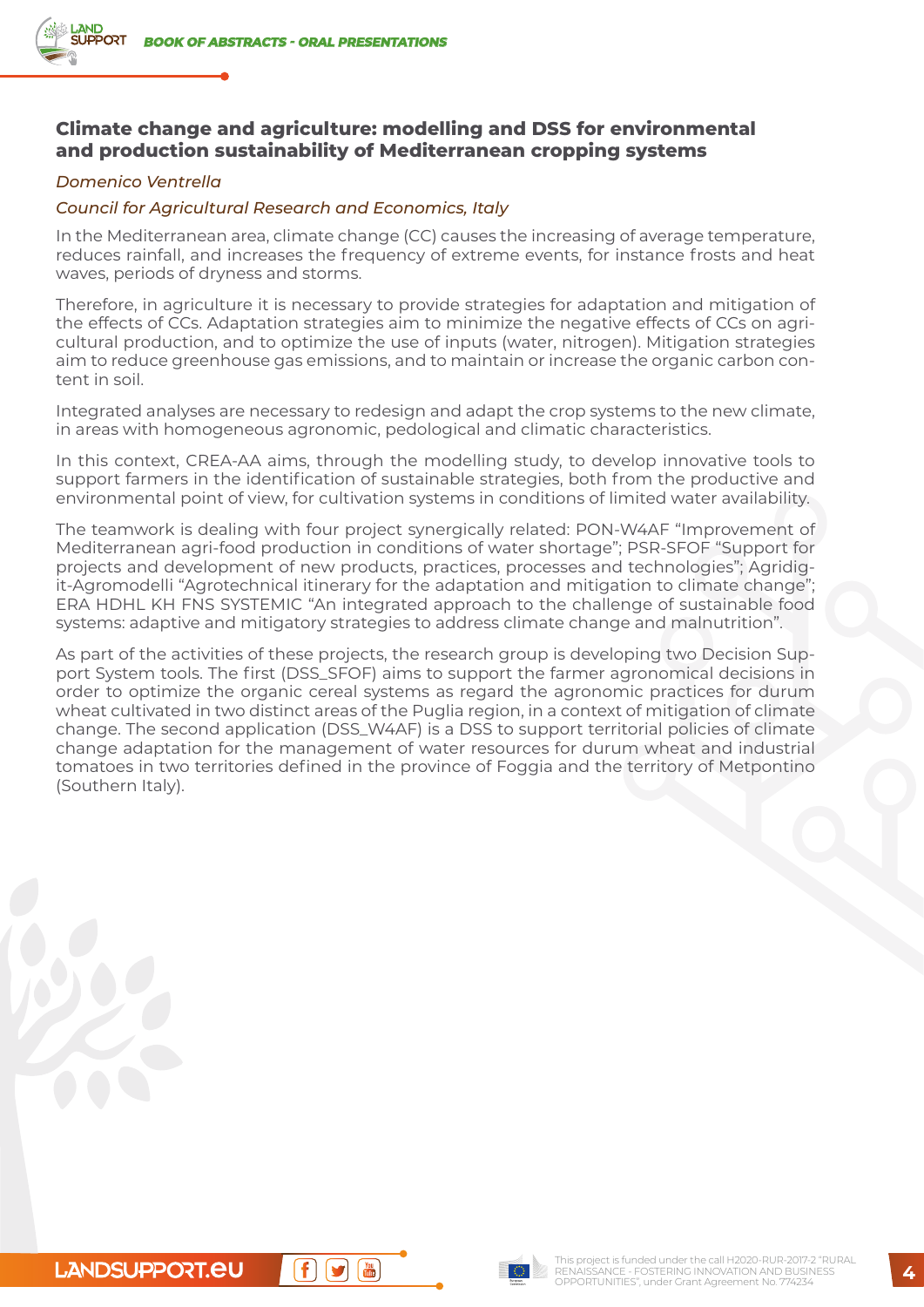# **A S-DSS tool to support CAP implementation at regional scale.**

#### *Angelo Basile*

#### *National Research Center, Italy*

The new CAP for 2023-2027 − strongly connected to the European Green Deal and, thus, to Farm to Fork and biodiversity strategies − was recently formally adopted, paving the way for a fairer, greener and more performance-based CAP.

It will seek to ensure a sustainable future for European farmers, providing more targeted support to smaller farms, and allowing greater flexibility for EU countries to adapt measures to local conditions.

The current priority is to overcome the serious environmental problems raised by intensive agriculture (pollution, biodiversity loss, climate change, and the abandonment of extensive systems of high natural value, among others), as well as socioeconomic problems, also linked to agricultural intensification (mainly rural depopulation, increased regional inequalities and speculation with agricultural products and land).

More specifically, article 12 states that "Member States shall define, at national or regional level, minimum standards and good practices taking into account specific characteristics of the areas concerned, including soil and climatic conditions, existing farming system, land use, crop rotation, farming practices and farm structures". Hence, a proper implementation of the CAP, indeed, requires (i) to know the pedoclimate of the specific area of interest; (ii) to evaluate the best suite of farm management practices for that specific pedoclimate that may enable to perform the required Statutory Management Requirements (SMRs) and Good Agricultural and Environmental Conditions (GAECs) and (iii) to select, from the above farm management practices, the most relevant ones on the base of the specific farm structure/system.

Among the many others, we here present the best practice tool, implemented within the LandSupport S-DSS for the evaluation of optimized agronomic solutions for i) enhancing crop production, ii) improving soil fertility and iii) reducing nitrate leaching, at different spatio-temporal scales. The tool is based on the process-based ARMOSA model, specifically enhanced to be launched in real time through the LandSupport platform and whose results were combined to easily get the best combination of farming systems (conventional vs organic) – cover crop insertion (yes vs no) − nitrogen fertilization rates (standard vs reduced vs highly reduced) − tillage solutions (conventional vs minimum vs no tillage) − crop residues retainment (yes vs no) for a particular region of interest, characterized by a specific pedoclimatic condition.

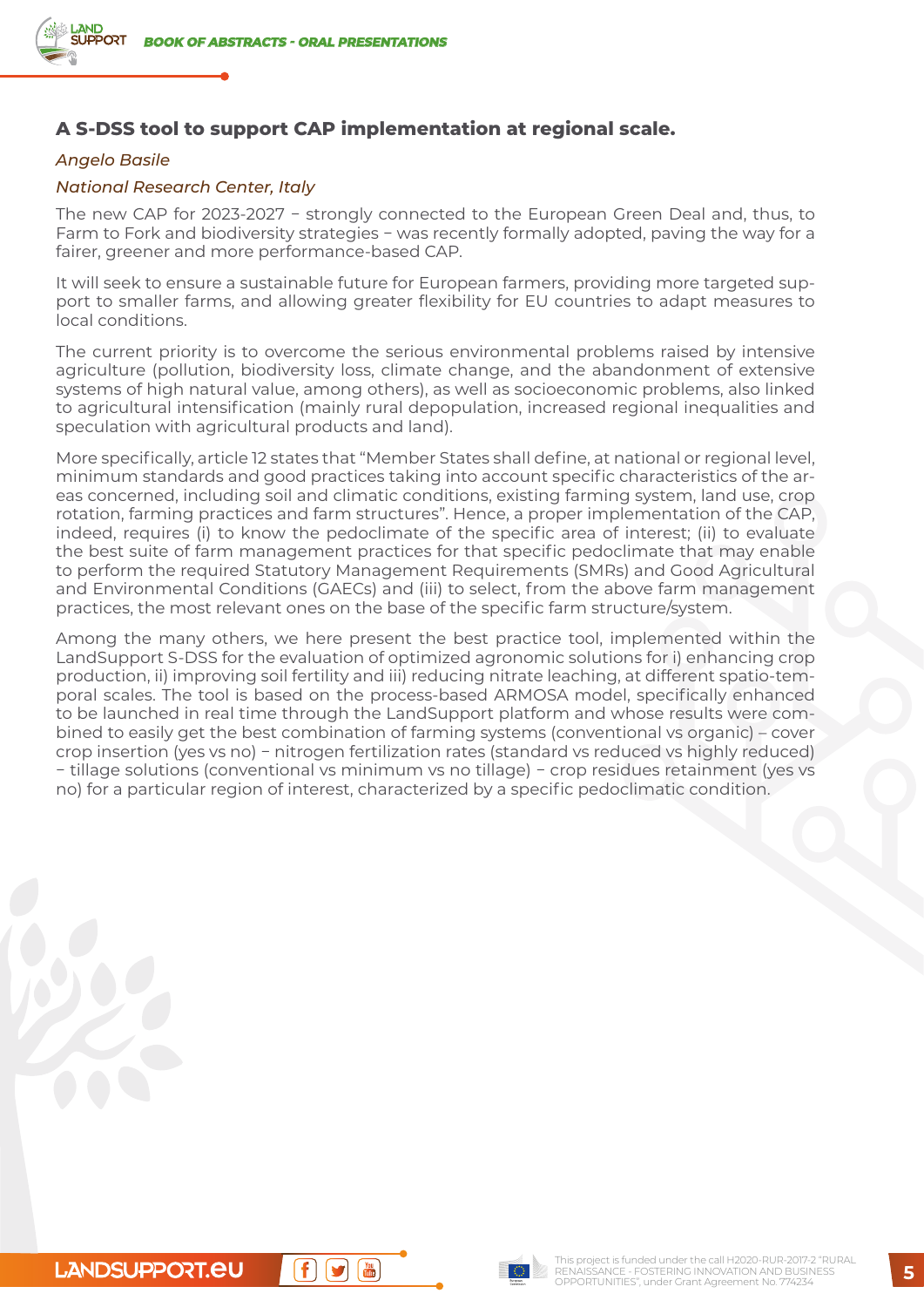# **An overview of the LANDSUPPORT tools for agriculture (vineyard, olive grove, agroclimatic service)**

#### *Piero Manna*

#### *National Research Center, Italy*

Landsupport DSS includes several tools applied from local to regional scale thought for specific aspects in agriculture. More in detail, the DSS has the ambition to provide support to winegrowers and wine sector as well as the olive growers through tools designed to support vineyards and olive groves planning and management. The parent tool "d" named "Support Institutions in rural development plan and designation of origin" is the place where the users interested to the viticulture and olive growing can find several instruments delivering data and information in different forms, such as thematic maps, graphs, tables and technical reports. Ranging from the compilation of documents containing environmental data regarding your vineyard or olive grove, to the production of maps about bioclimatic indexes, potential risk of plant disease or viticultural zoning these instruments are able to support your choices. Several data are generated by Landsupport on the fly thanks to modelling procedures, and all the data are delivered within the area of interest drawn by the user. For example, a tool named "Agricultural and agroclimatic services" works processing on the fly weather datacubes (multi temporal raster data) from ERA5 Land and Cosmoleps services as well as local weather data, to generate in the area of interest graphs and tables reporting weather information (temperatures, rainfall and solar radiation) including past, current and forecast (five days) data. A tool named "Enotourism – cultural and environmental tool" has been recently completed and launched. It is designed to support cultural and environmental wine tourism by providing on the fly cultural or naturalistic data (i.e. historic residences, archaeological sites, monuments, museums, monumental trees, particular viewpoints, etc.) in the surroundings defined by the user of a point or place in the territory he is interested to.



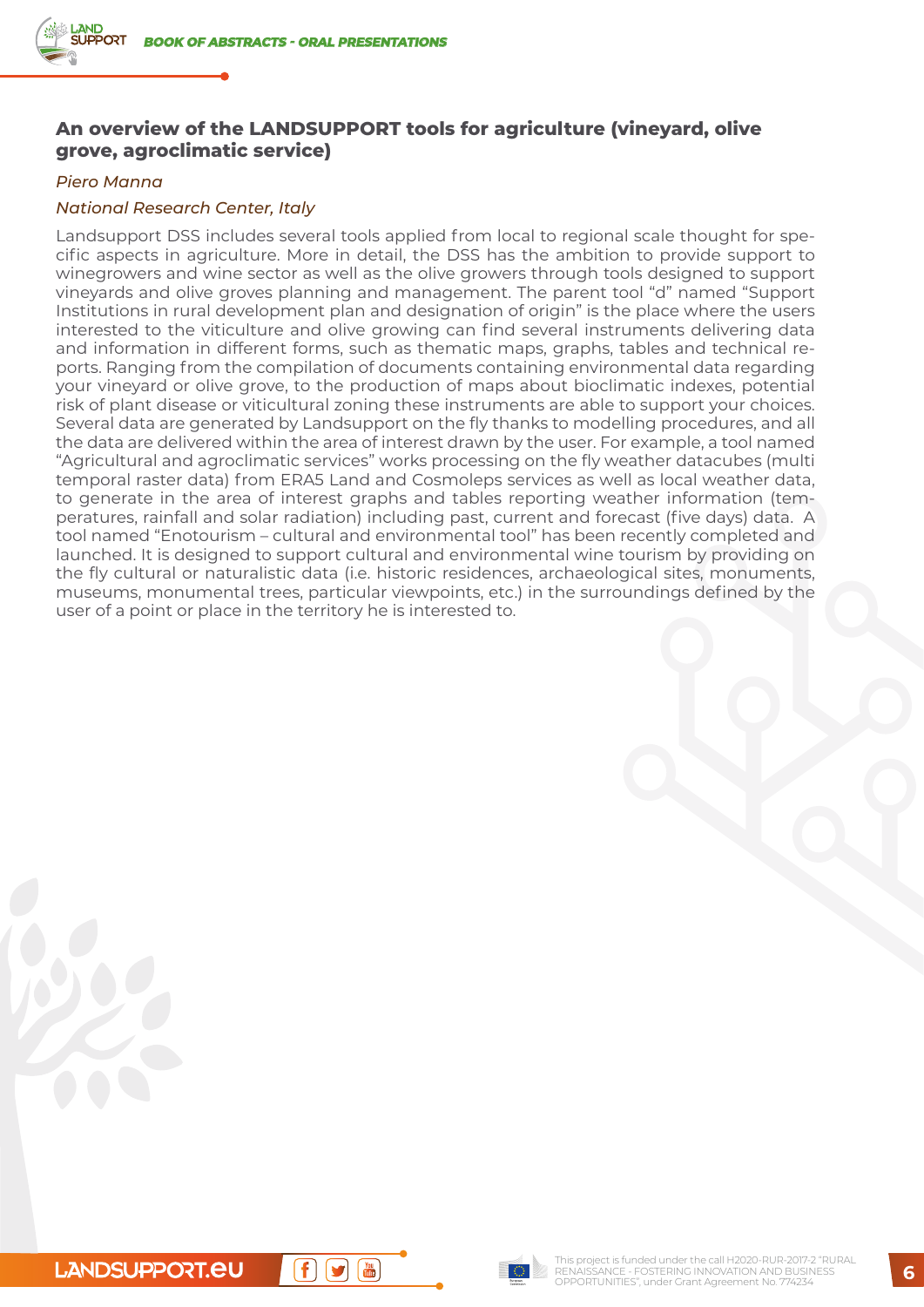#### **SCIENTIFIC SESSION: TOOLS FOR LAND DEGRADATION AND LAND TAKE**

#### **Stocktaking for Agricultural Soil Quality and Ecosystem Services Indicators and their Reference Values; The EJP SOIL projects 'SIREN' and 'MINOTAUR'**

*Faber, J.H., Cousin, I., K.H.E. Meurer, C.M.J. Hendriks, A. Bispo, M. Viketoft, L. ten Damme, D. Montagne, M.C. Hanegraaf, A. Gillikin, P. Kuikman, G. Obiang-Ndong, J. Bengtsson, A.R. Taylor and S. Mocali*

#### *Wageningen Environmental Research, The Netherlands*

The SIREN project (2021-'22) has made an inventory of indicator systems for assessing soil quality and ecosystem services derived from agricultural soils, as currently used by Member States associated in the EJP SOIL program and beyond. The project aimed to identify and review the national approaches to make use of soil data in the assessment of soil-related ecosystem services, and has surveyed the knowledge gaps and needs for development hindering policy implementation as experienced in the 20 countries participating in the SIREN consortium. A comprehensive conceptual framework linking soil quality to ecosystem services has been collated from earlier proposals in the scientific literature, unifying various concepts associated with soil quality and ecosystem services, and providing a glossary of consistent terminology. SIREN has also taken stock of evaluation criteria for indicators of soil quality as implemented in national soil monitoring schemes. Based on reviews of literature, international policy, international stakeholder views, wide application in national soil monitoring and application in EU projects contributing to agricultural soil quality assessment, a synthesis was produced of policy-relevant soil quality indicators with high potential for harmonised application in national and European monitoring. A tiered approach is proposed for implementation of such a minimum dataset. Follow-up research is scheduled in the EJP SOIL 'MINOTAUR' project, where indicators for soil biodiversity and key ecosystem services for agricultural soil will be developed and field-tested across Europe (2022-'24), especially with respect to effects of changing climate and effectivity of climate proofing management.

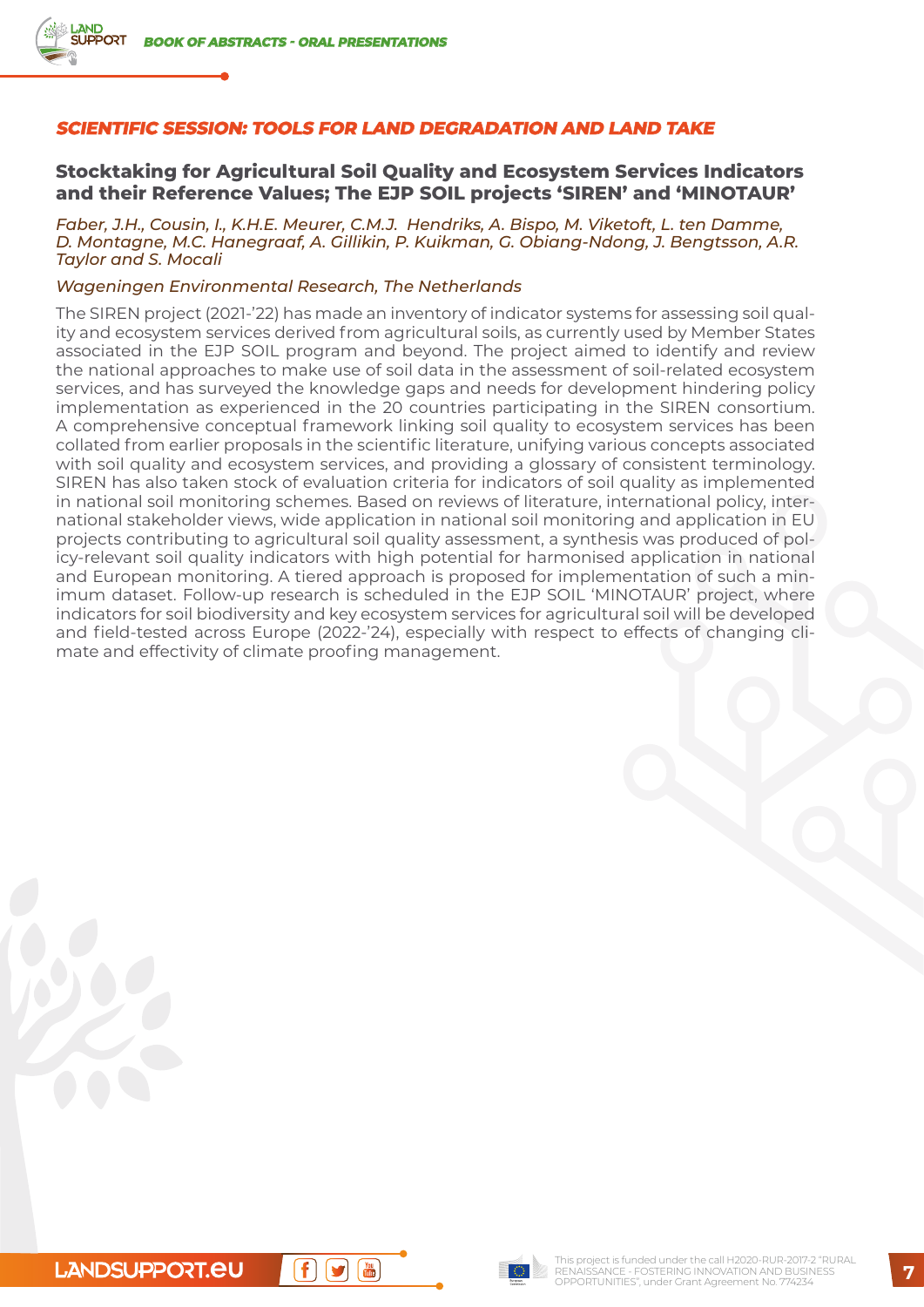# **Food security and carbon sequestration need soil protection**

## *Heide Spiegel1 , Taru Sandén1 , Julia Miloczki1 , Lisa Makoschitz1 , Andreas Baumgarten1 1 Austrian Agency for Health and Food Safety (AGES), Institute for Sustainable Plant Production, Department for Soil Health and Plant Nutrition, Vienna, Austria*

Soils fulfil vital functions, such as the production of food, feed, fibre and fuel. Furthermore, soil is an important repository for water, nutrients and carbon and provides a habitat for soil organism. For all these soil functions, sufficient high quality land is needed. Even so, 11.5 hectares of soil per day are consumed in Austria, 41% of which are sealed (Environment Agency Austria) and thereby these soil functions can no longer be fulfilled. The Austrian project "BEAT" evaluated productivity potentials of agricultural soils with regard to the current and predicted food consumption under two different climate change scenarios ("moderate" and "extreme"). It turned out that the potentials for food production decreased, especially under extreme climate change assumptions. In the Northeastern Plain and Hill areas, an important agricultural production area, sites with low and high water storage capacity were affected. Another goal of this project was to identify fertile soils with high productivity by using data of the agricultural soil map and the soil taxation survey. These soils are proposed as agricultural priority areas that should especially be protected for the maintenance of agricultural production and food security.

Furthermore, it is important to maintain and increase sustainable agricultural management to ensure fertile soils, stable yields and product qualities and to avoid adverse environmental impacts. Long-term field experiments (LTEs) are indispensable to detect and understand impacts of agricultural innovations and climate (drought, heat, floods, frost) on soil and plant parameters. A special focus should be laid on the maintenance/increase of soil organic carbon. One reason is that in order to combat climate change, a reduction in atmospheric CO<sub>2</sub> concentrations is required, which can be achieved by reducing CO<sub>2</sub> emissions and increasing carbon sinks. The Austrian project CASAS (Carbon Sequestration in Austrian Soils) and the H2020 project CarboSeq, are currently assessing which soil management practices have the potential to achieve the desired effects. Novel and historical data from long-term field experiments on arable lands are evaluated and the most promising management practices to optimize the carbon sequestration potential in cropland soils are proposed. Among these, two strategies are promising, i.e. increasing carbon inputs (for instance enhanced primary production, organic fertilizers) and reducing SOC losses, e.g. reducing soil erosion, managing soil respiration (Tiefenbacher et al., 2021). These strategies will not only support climate protection but also soil fertility and food security - provided that the soil is not consumed for other purposes.

Tiefenbacher, A.; Sandén, T.; Haslmayr, H.-P.; Miloczki, J.; Wenzel, W.; Spiegel, H. (2021) Optimizing Carbon Sequestration in Croplands: A Synthesis. Agronomy, 11, (5).

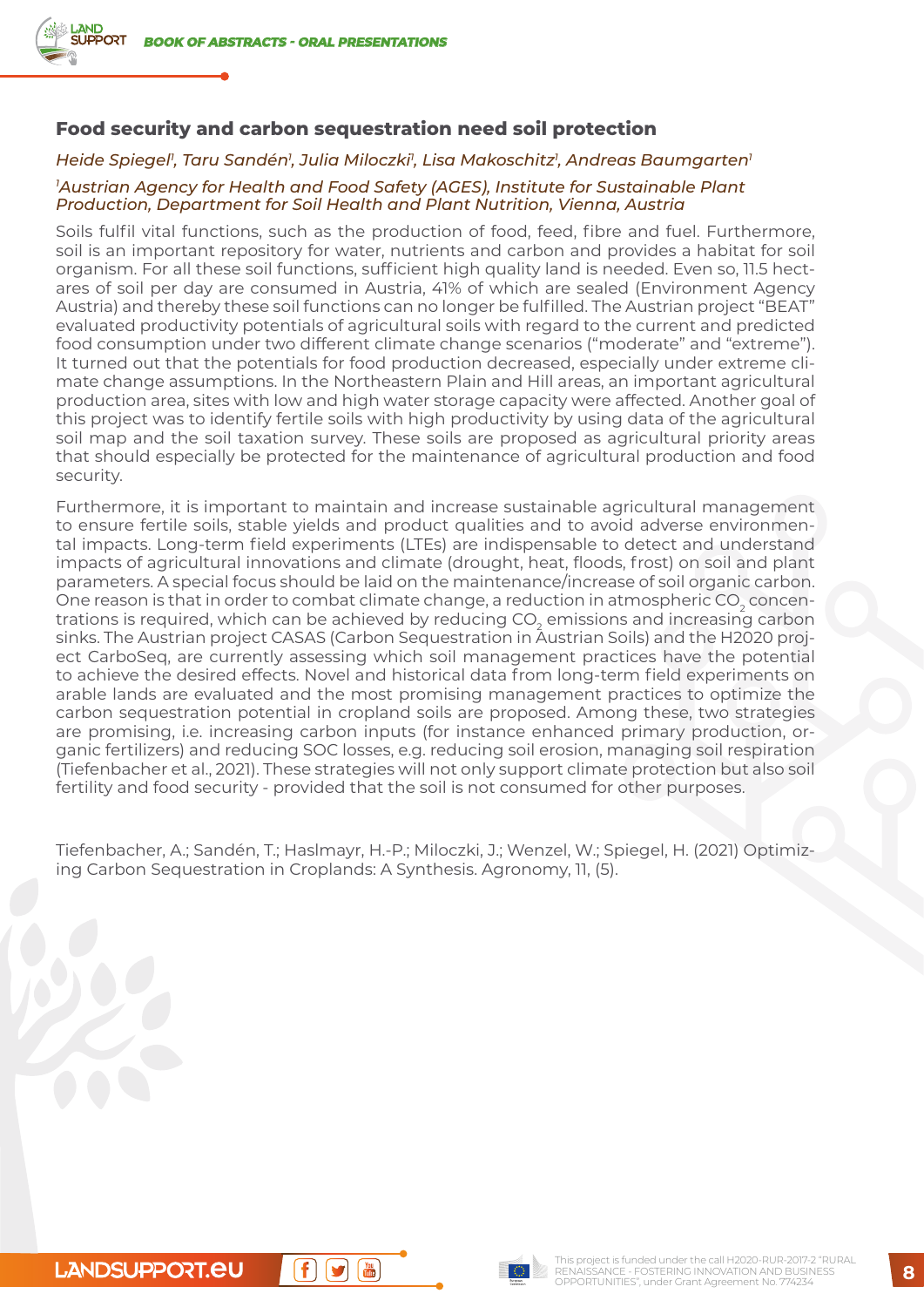# **Spatial strategies for a location of multifunctional ground-mounted photovoltaic sites**

#### *Markus Reinke*

#### *University of Applied Sciences Weihenstephan-Triesdorf, Munich area, Germany*

To achieve the goals of the amount of renewable energy percentages in the district of Freising (Bavaria) nearly 800 ha ground-mounted photovoltaic sites are needed.

The selection of the sites is very often determined by economically and energetic criterias such as the feed-in points for energy and sun exposure.

Furthermore the location of ground-mounted photovoltaic sites should also take into account effects on biodiversity, the landscape aesthetic, erosion, soil protection and agricultural needs. An intelligent spatial strategy the photovoltaic sites can avoid conflicts with nature conservation and can lead to benefits to the mentioned aspects.

In the lecture a short overview about the implementation of such a spatial strategy will be given. Working steps like the development of a methodology and a set of criterias for the nature friendly selection of sites will be explained; also some recommendations for a design of ground-mounted photovoltaic sites, which will increase the biodiversity, the soil protection, the protection of ground water will be explained.



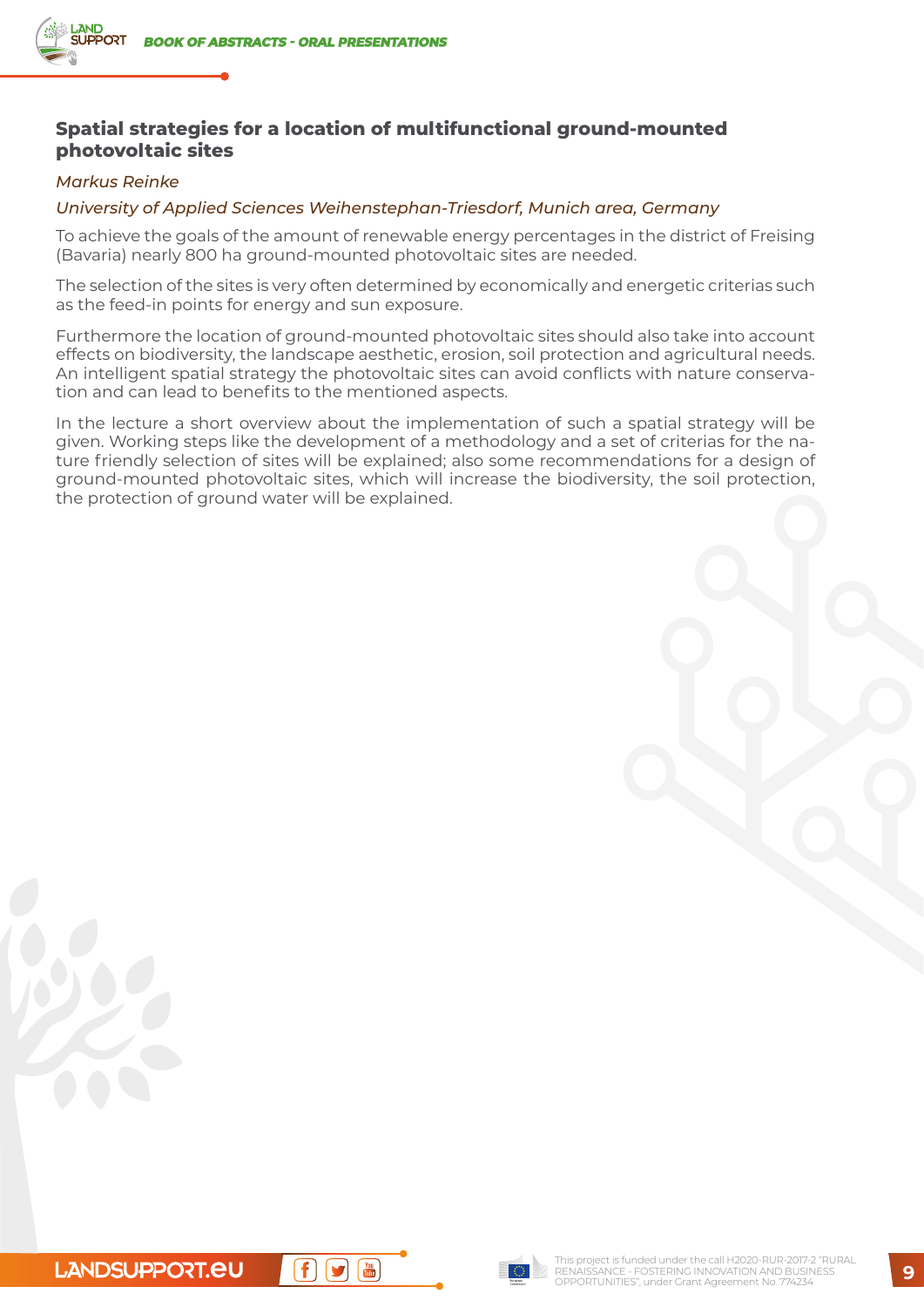# **Windbreaks and multifunctional hedges as instruments of soil protection – experiences in Lower Austria**

#### *Christian Steiner*

#### *Landscape planner, Head of Department of Rural Development at the Authority of Land Refom in Lower Austria and Chair of the Board of the European Land and Soil Alliance (ELSA)*

Soil conservation structures – also known as windbreak hedges or shelter belts – are strips of agricultural area planted with native trees and/or shrubs. These hedges secure and improve agricultural production conditions, provide diverse habitats for natural flora and fauna, and enrich the landscape.

The staff of the soil conservation stations in the Authority of Land Refom plan, plant, and maintain up to 25 ha of new soil conservation facilities each year. In addition, maintenance work is carried out until the plant is secured and then handed over to the landowners for further conservation.

Since 1958, the Soil Conservation Stations have planted 5 million trees and 10 million shrubs to create more than 3,000 hectares of soil conservation facilities covering more than 4,000 kilometers. These 15 mio. shrubs protect and improve up to 100.000 ha of agricultural land, mainly arable land in Lower Austria.

Facing the advancing climate change, the following functions of windbreak hedges take on added importance: In addition to protection from wind erosion, water retention, microclimate improvement, natural habitat connectivity, and fruit utilization are becoming increasingly important.

If hedges perform several functions, we talk about multifunctional or multi-use hedges. In cooperation with the Lower Austrian Chamber of Agriculture, research institutions and committed farmers, we have succeeded in obtaining funding for the new planting of multi-use hedges in the new agri-environmental program ÖPUL from the year 2023.

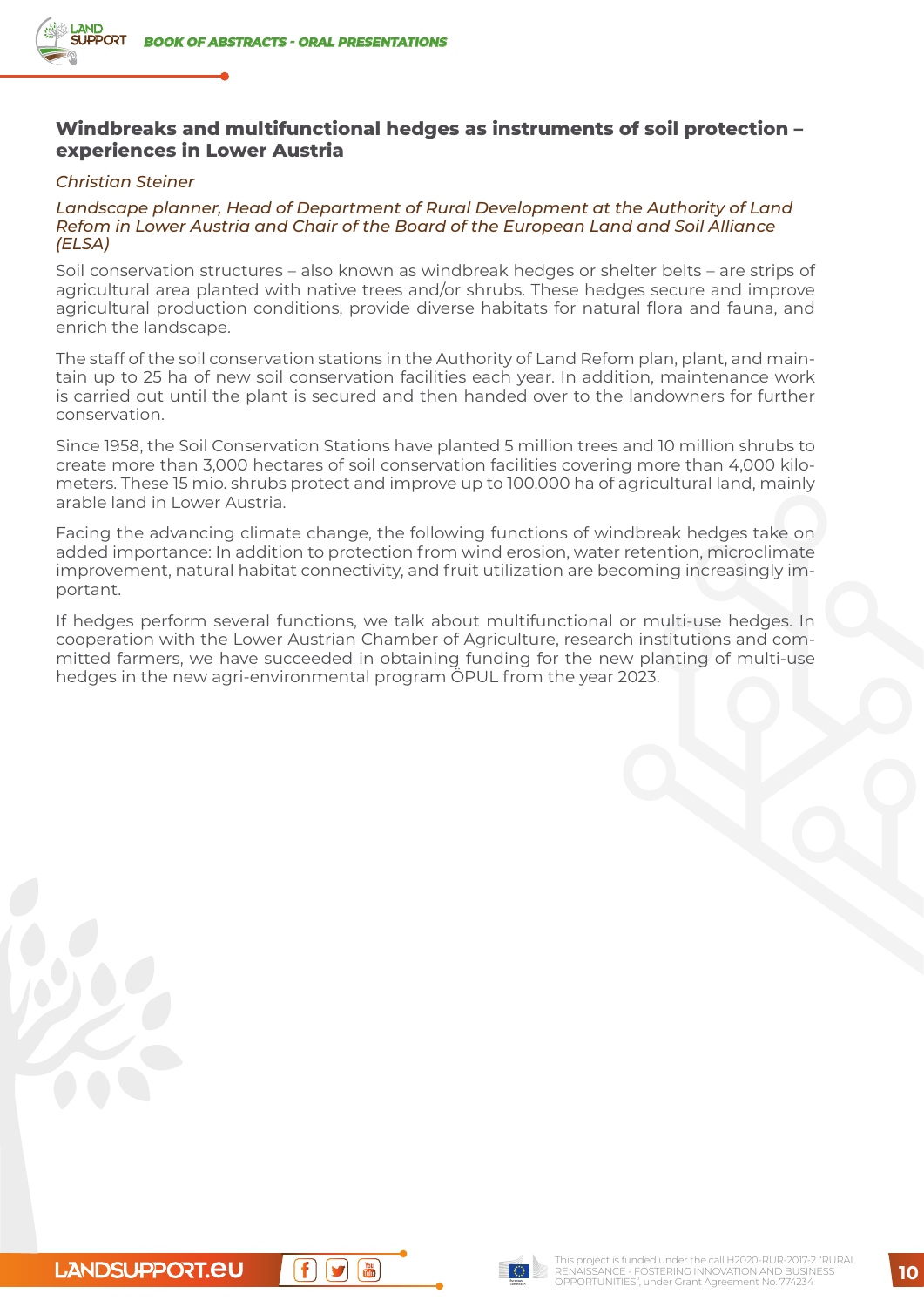

# **Land Take Monitoring and Assessment in Italy**

#### *Michele Munafò*

#### *The Italian Institute for Environmental Protection and Research, Rome*

ISPRA and the National System for Environmental Protection are in charge for land cover and land take monitoring activities in Italy. Every year, new data, maps and indicators at national and local level are produced using Copernicus and other satellite images, and the report "land consumption, land cover changes and ecosystem services" is published to assess the trends and the impact on landscape and soil ecosystem services.





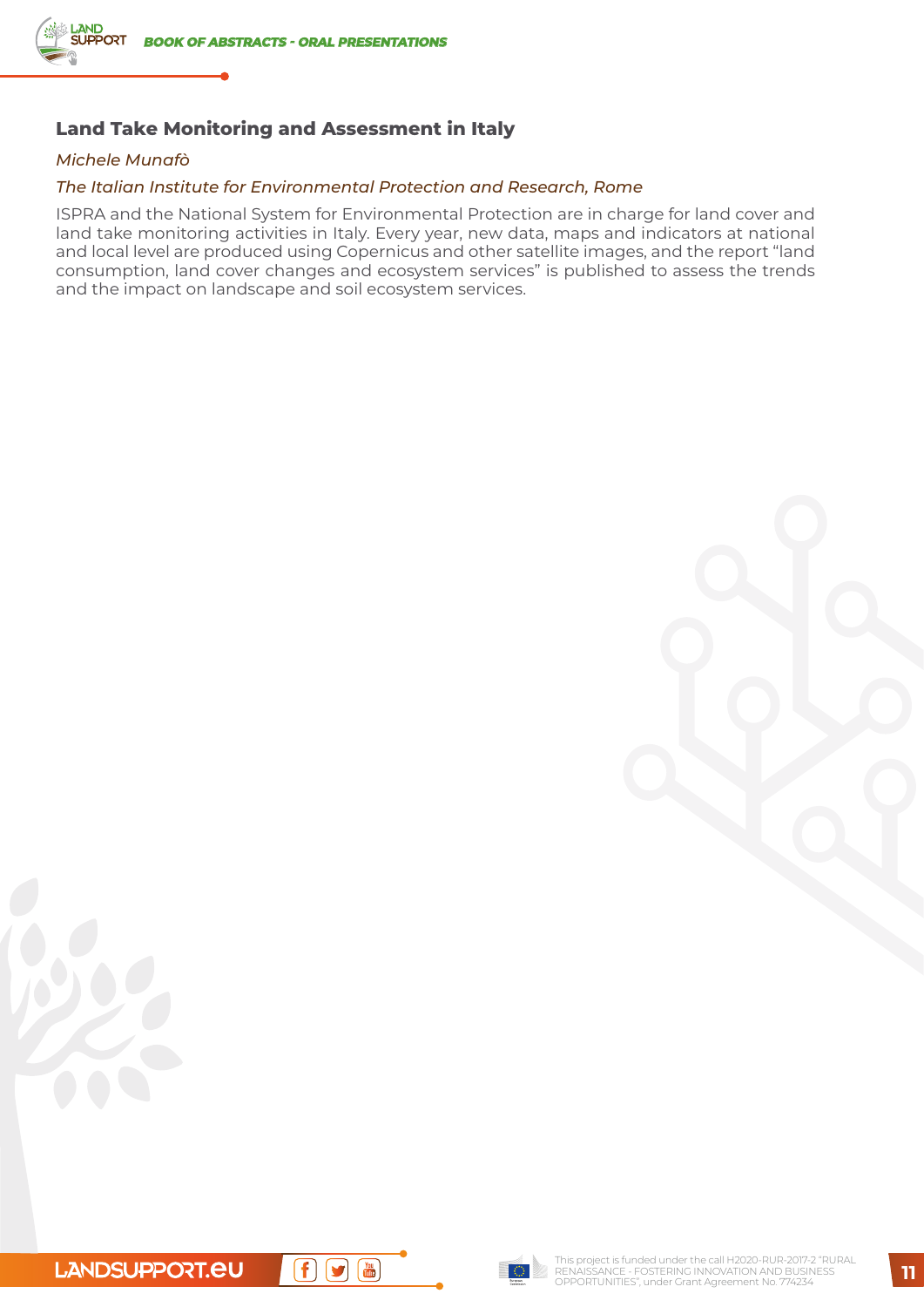# **Geospatial Decision Support tools to challenge land take in Europe and Italy**

# *Giuliano Langella*

#### *University of Naples*

LandSupport is a web-based geospatial decision support system which provides multidisciplinary operational tools useful for a multi-stakeholder community to challenge land take in whole Europe. The platform includes various technological and technical features in which a basic WebGIS tier is combined with on-the-fly geospatial processing based on GPU computing, specifically designed to allow real-time requests. Different kinds of quantitative analysis related to land take and soil sealing can be potentially performed at any nuts level, even though the standard user is mostly limited to NUTS 4 or 3 according to a threshold. The imperviousness data used as input for calculations changes according to the territory analyzed: LandSupport switches between the Copernicus High Resolution Imperviousness Layers (20m resolution at three years step: 2006, 2009, 2012,2015, 2018) for all territorial scales except those located in Italy and the ISPRA Imperviousness Layers (10m resolution at one year step from 2015) for any territorial scale located in Italy. The Land Take Monitoring (LTM) tool quantifies the total loss and gain of land belonging to a selected Region of Interest (RoI). Generally, the platform allows the user to define three different types of RoI: (1) administrative limits (at any NUTS level), (2) drawn by hand, (3) uploaded (so that the user can use a finely defined RoI in its analysis). The LTM Advanced allow a run in which more Rols (of type (1), i.e. admin limits) can be compared also using more than one contrasting couple of years. In this multi-RoI context, it is possible to filter results and gather useful information about the type of soil sealing dynamics. Many users highlighted the key importance of having on-the-fly the production of the map of rural fragmentation for any drown RoI in Europe. This map quantifies the landscape integrity of the rural and natural areas and enables to better locate both a new green corridor or a new urban development while minimizing the environmental impact of human activities. Very useful is the opportunity of quantifying a pool of spatial planning indicators at the municipality level (mainly NUTS 4, but also NUTS3). LandSupport provides tools such as the Largest Class Patch index, the Mean Residual Patch Surface, the Edge Density, the Urban Sprawl and so forth which can all contribute in depicting the state and the evolution of land take and tips about the model of urban development. For a selection of tools, reports in PDF format are prepared by LandSupport to provide more details (e.g. population growth and land use) and support the processes of both awareness raising and/or decision making.

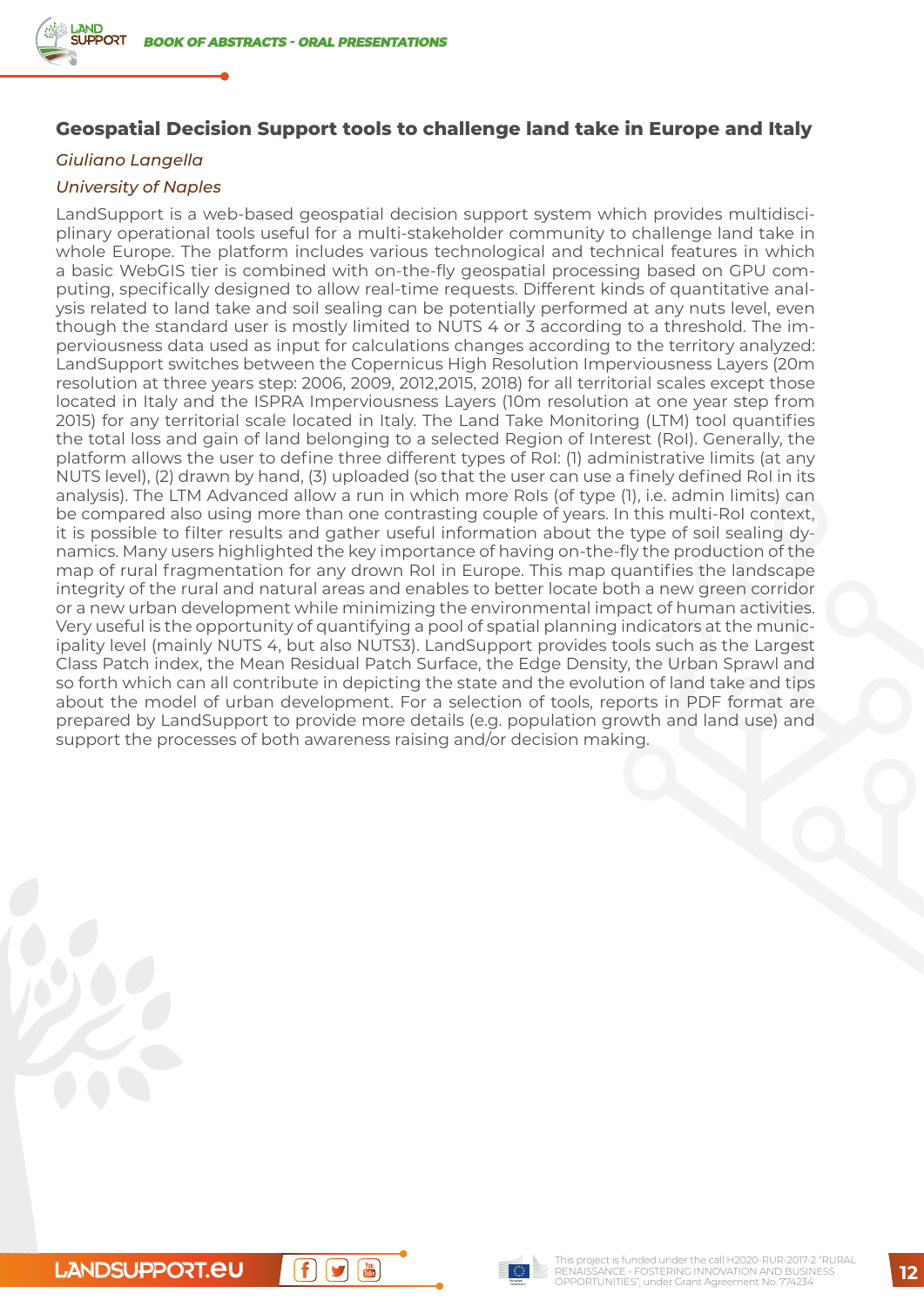# **Soil filtering capacity towards groundwater protection from pesticide and nitrates**

#### *Marialaura Bancheri, Alessia Perego, Giuliano Langella, Daniele Lezzi, Carlo De Michele, Francesco Fusco, Harald Loishandl-Weisz, Tamás Hermann, Taoufik Hermassi & Angelo Basile*

This work presents two new web-based, freely-available dynamical tools, named the *pesticide fate tool* and *nitrate fate tool* to assess the groundwater vulnerability to both pesticides and nitrate within the geospatial Decision Support system (s-DSS) of LandSupport.

The *pesticide fate tool* is based on the extended transfer function model (TFM-ext), specifically expanded to simulate the transport of reactive solutes, i.e., pesticides, from the surface, through the unsaturated zone, till the groundwater table depth. The *nitrate fate tool* is based on the coupling of the crop-growth ARMOSA model, used to simulate the nitrate leaching within the most biological active zone (i.e., the rooting depth of the soil) and the TFM-ext model, used to assess the transport of nitrate till the groundwater table depth. The tools leveraged the COMPSs programming framework, which allows to parallelize the execution of multiple model runs.

Principal inputs of the tools are: soil physical and hydrological properties, climate, groundwater table depth, type of crops and managements (seeding, harvesting, tillage, irrigation, fertilization, pesticides and residual management). Results are shown through the LandSupport GUI both as coloured maps and cumulative charts, representing the relative concentration of solute arrivals at the water table. The work presents the tool implementations for different case studies across three European regions (AU, HU, IT), with different spatial scales (from local to regional scales) and pedo-climatic conditions, as examples of application of the Land-Support s-DSS in supporting the Water, Pesticides and Nitrate directives, demonstrating that they represent valuable instruments for public authorities, environmental planners, as well as agricultural extension services.

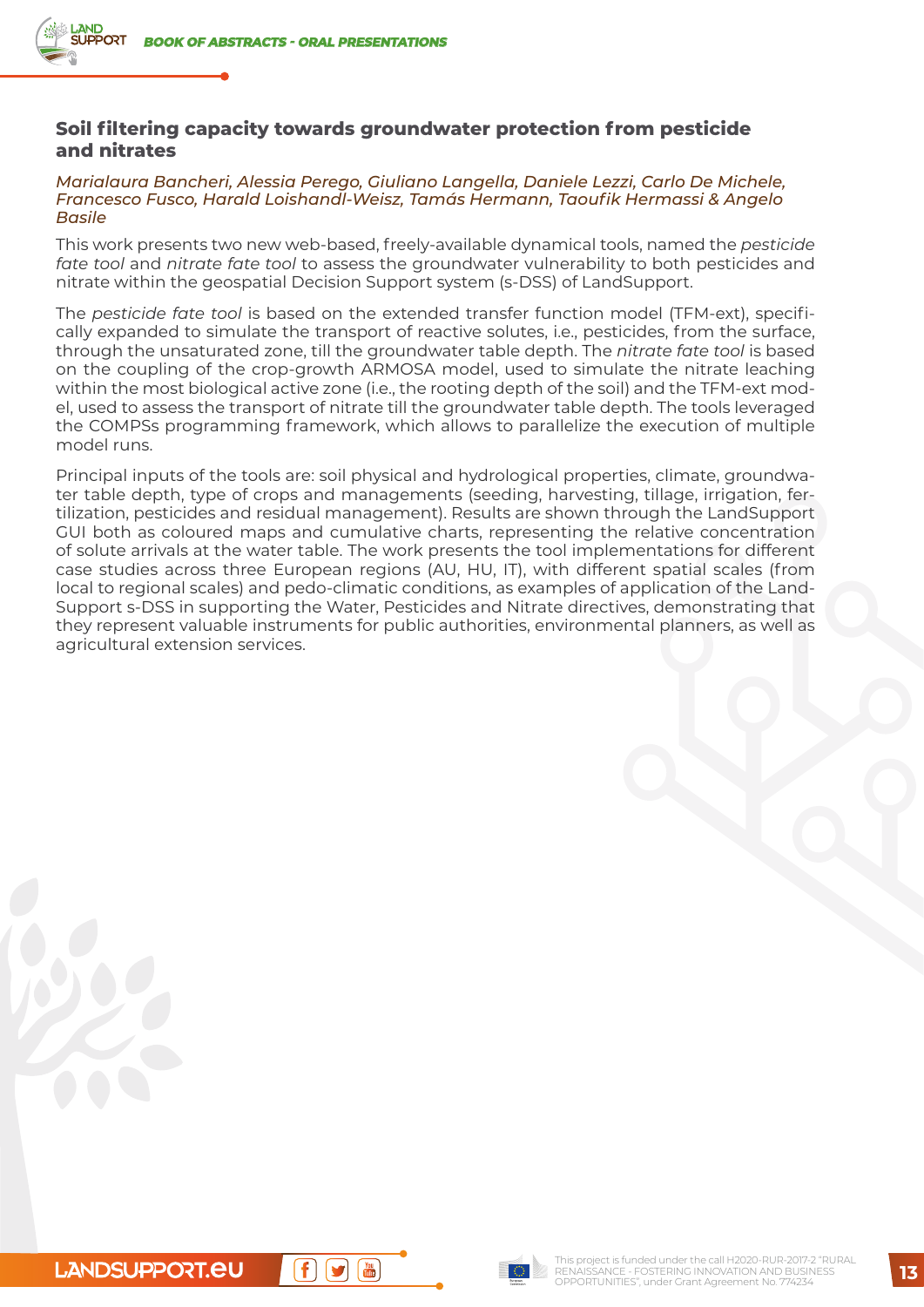**AND** 

## **A geospatial DSS tool to address landslide in the Campania region (Italy)**

*Francesco Fusco<sup>12</sup>, Florindo Antonio Mileti<sup>2,3</sup>, Pantaleone De Vita<sup>2,4</sup>, Diego Di Martire<sup>2,4,5</sup>, Fabio Terribile2,3, Domenico Calcaterra2,4*

*1 Department of Civil and Environmental Engineering, Politecnico di Milano, Piazza Leonardo da Vinci, 32, 20133, Milan, Italy*

*2CRISP Research Center. University of Naples Federico II. Via Università, 100, 80055, Portici, Naples, Italy.*

*3Department of Agriculture. University of Naples Federico II. Via Università, 100, 80055, Portici, Naples, Italy.*

*4Department of Earth, Environment and Resources Sciences, University of Naples Federico II, Complesso Universitario di Monte Sant'Angelo, Via Cinthia, 21, 80126, Naples, Italy*

*5SINTEMA Engineering srl, Spin Off University of Naples Federico II, via Toledo 156, 80138 Naples, Italy*

Landslides represent a severe geohazard in several countries. The availability of inventories regarding spatial and temporal distribution of landslides is commonly recognized as crucial for assessing the related hazard and risk as well as for investigating landscape evolution. Nevertheless, landslide inventories are usually not of public domain and their applicability is often limited by spatial inhomogeneities in mapping and different classification criteria used. Such problems have been fully recognized by comparing different landslide inventories of the Campania region, which is one of the Italian regions with the highest percentage of areas and people exposed to landslide hazard. To this scope, in the framework of the LANDSUPPORT project, a Geospatial Decision Support (S-DSS) tool was built to address landslides in the Campania region. The S-DSS tool – after having drawn an Region Of Interest (ROI) (it can also be an administrative unit), produces a pdf report that – for that specific ROI) returns information on the number and type of landslide, on their activity status and on their geographical location. The report also includes addition info such as statistics about geology, soils, land use, loss of organic carbon and many other environmental information. The S-DSS tool uses and communicates multiple environmental databases, among these there is the revised landslide inventory for the Campania region, resulting from a very large effort which enabled to process existing landslide inventories. The implementation of this inventory, with its 83284 records, enabled to drastically overcome current limitations when analysing landslide susceptibility and risk assessment at detail scale (e.g. municipal scale). The tool was created for a wide range of users ranging from the administrator, to geologists, to researcher.

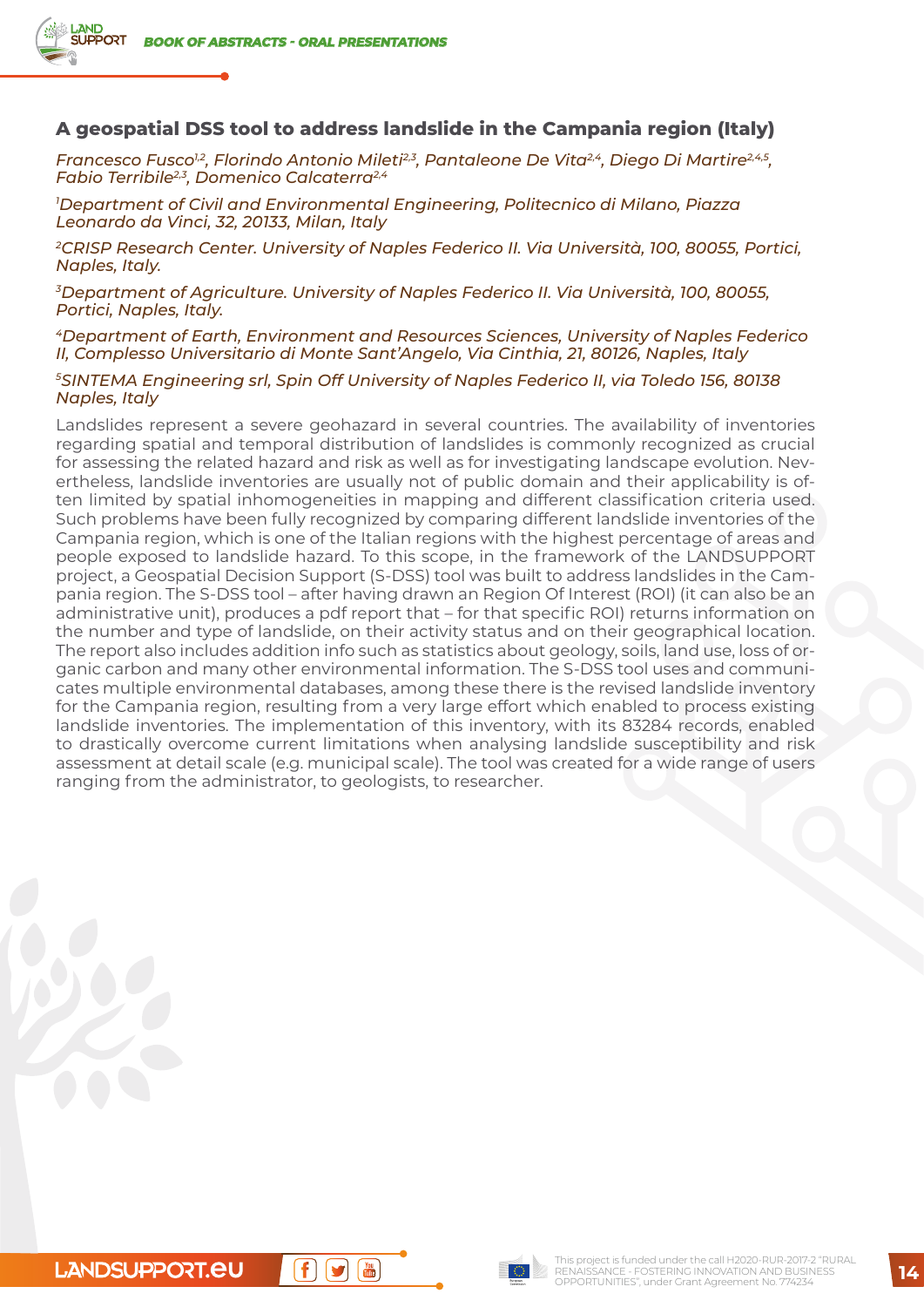#### **SCIENTIFIC SESSION: TOOLS FOR BIODIVERSITY AND ECOTOURISM**

# **The contribution of EXCALIBUR project towards SDG's policy implementation**

#### *Stefano Mocali*

#### *Council for Agricultural Research and Economics, Italy*

Modern agriculture faces two big challenges today: increased global demand for food and the need to grow crops more sustainably. The 'Farm to Fork Strategy' at the heart of the EU Green Deal aims to create a healthier and more sustainable EU food system. One of its key targets is to reduce by 2030 the overall use and risk of chemical pesticides by 50%. The reduction of chemicals in agriculture is also in the frame of the SDG.2 of the Agenda 2030, which aims to end hunger, improve nutrition and promote sustainable agriculture. Moreover, considering that most of the soil processes and functions related to the provision of soil ecosystem services are driven by soil biota, soil biodiversity is considered a keystone towards more sustainable soil management, especially in agriculture. Yet, relatively little is known about the dynamics and functional role of soil biodiversity and how belowground biodiversity can be stimulated to enhance soil functioning or crop performances under climate change and adverse conditions such as drought or soil borne diseases. In this scenario, the new EU Fertilizing Products Regulation (FPR), EU 2019/1009, will enter into force in July 2022 and provide strict rules and requirements for all fertilizers to be traded across EU. It will open to marketing a very wide range of fertilizing products such as organic fertilizers, organo-mineral fertilizers, growing media or biostimulants, including microbial-based products, provided that they comply with the environmental and safety requirements of the new legislation. Actually, although microbial inoculants are widely accepted as potential alternatives or complements to chemical fertilizers and pesticides in agriculture, methods for evaluating the persistence of microbial inoculants and their impact on soil biodiversity are still missing.

All these issues are addressed in activities performed by the EXCALIBUR project [\(www.excaliburproject.eu](http://www.excaliburproject.eu)), which aims to improve the efficacy and application of biocontrol and biofertilization practices in horticultural farming (apple, tomato, strawberry). The project will provide reliable strategies and tools (i.e. DSS) to farmers to promote more sustainable biodiversity-driven soil management practices and develop methods for evaluating the persistence of applied bioinoculants in the soil and their impact on soil biodiversity. Such information will be utilized to develop guidelines supporting the regulatory process of this category of products in both organic and integrated horticulture. The EXCALIBUR project will ultimately help the development of derivative legal provisions (i.e. implementing EU Regulations, national requirements necessary to fully adopt EU legal provisions, registration and control guidelines, etc.), proposing their adoption for bioproducts registration.

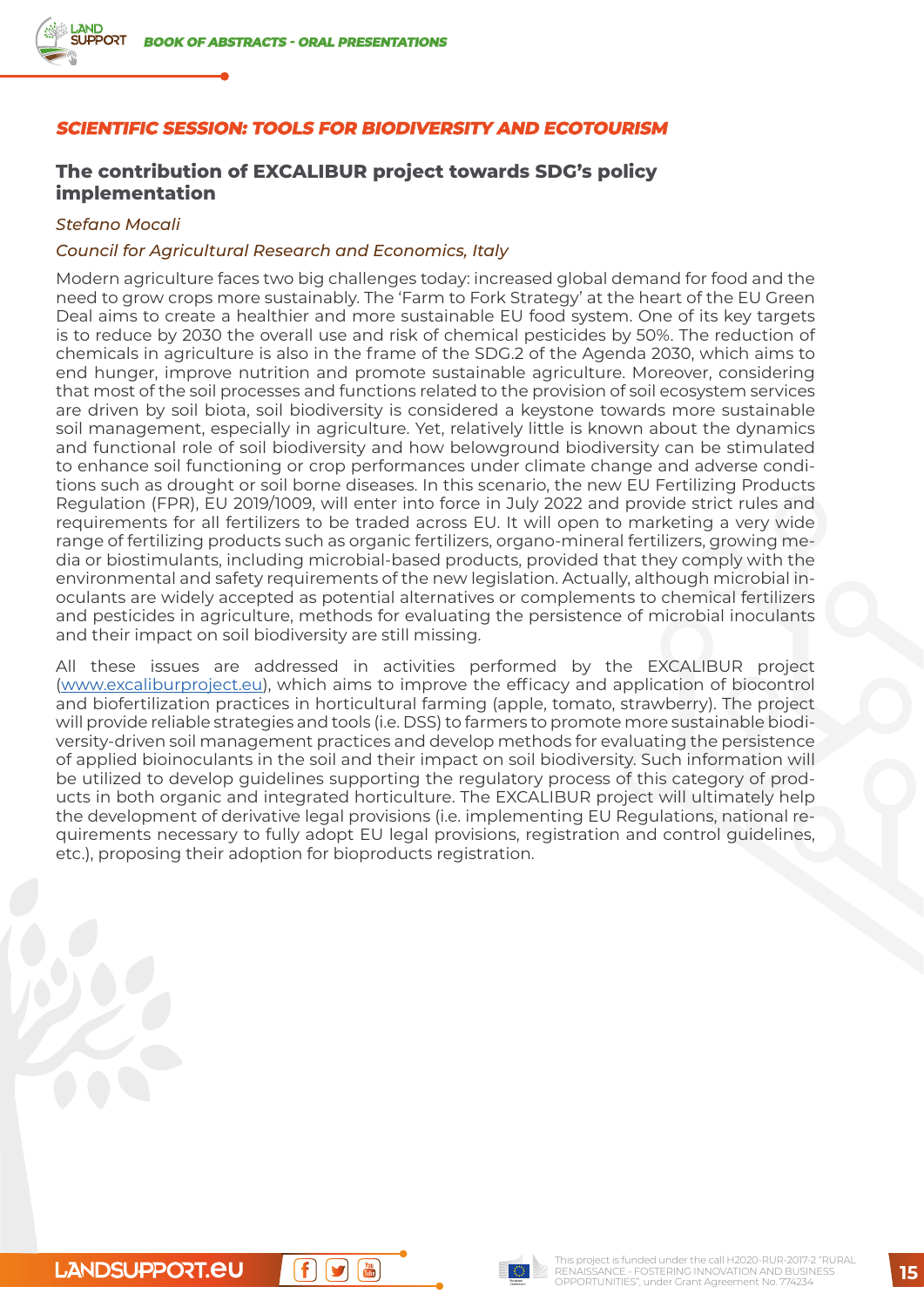# **Innovation in soil management of fruit orchards and grape vineyards to promote biodiversity**

#### *Eligio Malusà*

#### *National Institute of Horticultural Research, Skierniewice, Poland*

#### *CREA – Centre for Viticulture and Enology, Conegliano, Italy*

Organic soil management is based on practices that are expected to enhance biodiversity. However, specialization of intensive organic orchards and grape vineyards has resulted in a conventional-like approach, with increased use of external inputs, which impact negatively on the overall biodiversity. However, enhancing the functional biodiversity both above and below ground can be pursued by slightly modifying the cropping system in both organic and conventional orchards and vineyards. Beside the use of flower strips and hedgerows, other methods can be utilized, exploiting the potential multifunctionality of plants. Living mulches grown on the tree row (understory) can be a suitable practice to increase biodiversity, control weeds and support beneficial organisms (both above and below ground). However, using herbs (e.g. mint) or fruiting plants (e.g. wild strawberry or pumpkin) as living mulches can also provide additional income to the farmer, making these practices economically sustainable. Flower strips can also be introduced along the row, as living mulches, in orchards or as "islands" in case of vegetables or short-term fruit crops (e.g. berry species). The use of cover crops rich in leguminous species in the inter-row can increase the overall biodiversity and provide additional benefits (ecosystem services) to the soil, particularly in perennial crops. Examples of these innovations will be presented, considering also the monetization of the ecosystem services provided, underlining the need of adapting them to local conditions.

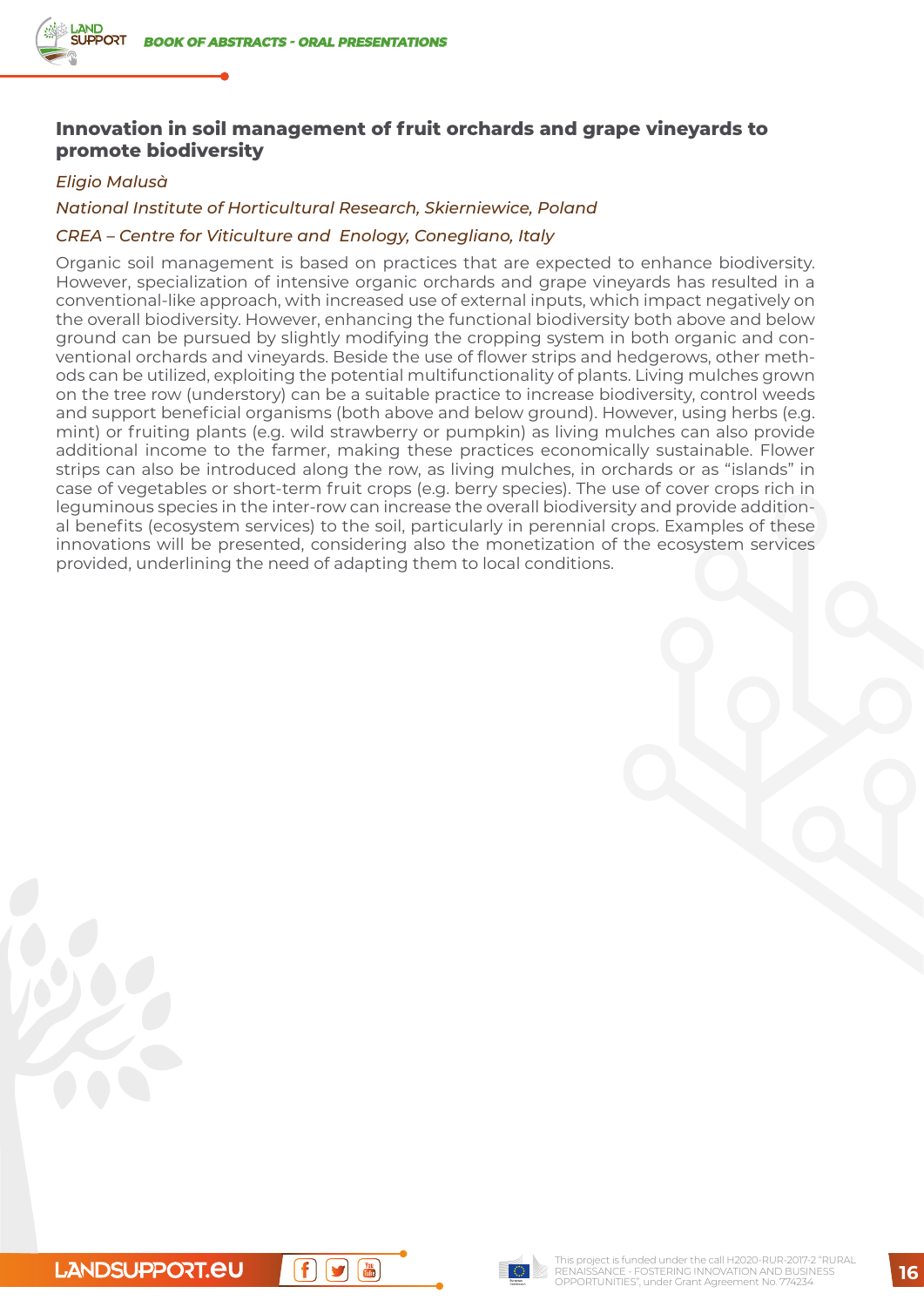# **Save soil microbial diversity for sustainable agriculture**

#### *Gabriele Berg1,2,3 and Tomislav Cernava1*

*1 Environmental Biotechnology, Graz University of Technology, Petersgasse 12, 8010 Graz, Austria; 2Leibniz-Institute for Agricultural Engineering Potsdam, Max-Eyth-Allee 100, 14469 Potsdam, Germany; 3Institute for Biochemistry and Biology, University of Potsdam, Karl-Liebknecht-Str. 24/25, 14476 Potsdam, Germany*

Soil biodiversity is important for nutrient cycling and ecosystem functioning. The soil and plant microbiomes are interlinked, and both are crucial for health and functioning of the holobiont (1). Beyond, they are important for planetary ecosystem functions and health issues (2). Plants are the key component of a healthy diet providing food for a fast-growing world population. Many current plant production practices result in pollution and contribute to loss of biodiversity, natural resources, and climate change.

Plant-associated microbial diversity mainly originates from seeds and soil. Both, the vertical and horizontal transmission route is essential for a healthy plant microbiome and local adaptations to the environment. However, breeding and intense plant production systems contribute to loss of biodiversity and natural resources. In the past, human activities influenced the interconnected microbiomes significantly. These shifts resulted in high pre- and post-harvest yield losses, drug-resistant plant and human pathogens, and a spread of antimicrobial resistance (AMR). This typically depleted microbiome signature of the Anthropocene is often followed by a dysbiosis, which leads to outbreaks of viruses, pests and pathogens (3).

Microbiome management and biotechnology is one option to restore and improve soil and plant microbial diversity (4). Examples for research and commercialization are presented and should inspire the development solutions to restore and save plant- and soil-associated microbial diversity for ecosystem and the closely connected human health (5).

- (1) Berg G et al. (2020). Microbiome definition re-visited: old concepts and new challenges. Microbiome. 8(1):103.
- (2) Flandroy et al. (2018). The impact of human activities and lifestyles on the interlinked microbiota and health of humans and of ecosystems. Sci Total Environ. 1018-1038.
- (3) Berg G & T Cernava (2022). The plant microbiota signature of the Anthropocene as a challenge for microbiome research. Microbiome, in press.
- (4) Berg et al. (2021). Front Microbiol. 12:650610.
- (5) Malusa et al. (2021). A Holistic Approach for Enhancing the Efficacy of Soil Microbial Inoculants in Agriculture: From Lab to Field Glob. J. Agric. Innov. Res. Dev. <https://doi.org/10.15377/2409-9813.2021.08.14>

The authors acknowledge financial support from the project EXCALIBUR funded from the European Union's Horizon 2020 Research and Innovation Program under grant agreement number 817946 to GB.

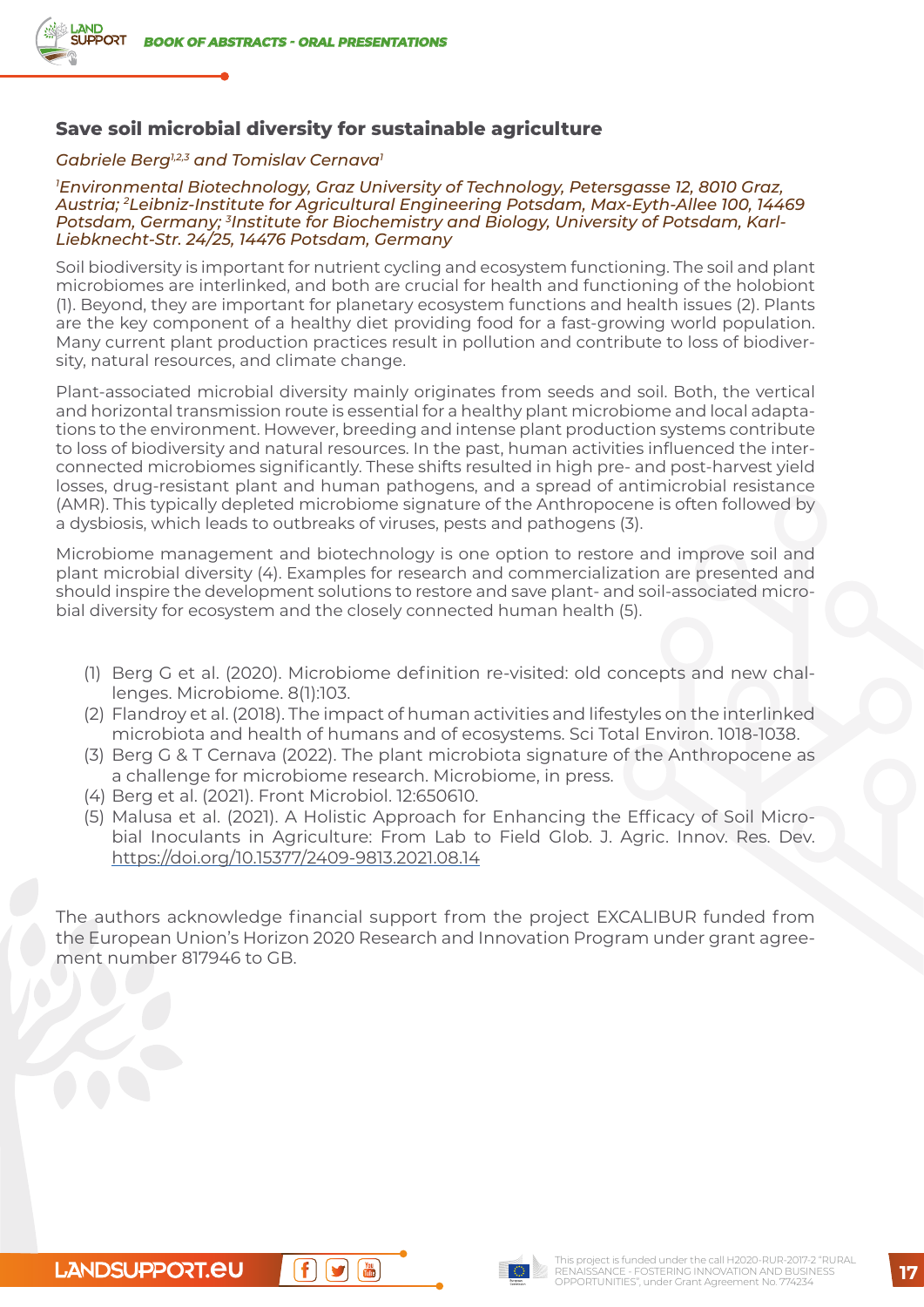

# **The LANDSUPPORT Biodiversity SDSS tool in Campania region**

#### *G. Ferraro, A. Mileti, D. Russo, M. Frassinet, F. Terribile*

#### *University of Napoli Federico II*

"Biodiversity is the variety of life on Earth, it includes all organisms, species, and populations; the genetic variation among these; and their complex assemblages of communities and ecosystems" (V.V. A.A., 1985). It also refers to the interrelatedness of genes, species, and ecosystems and in turn, their interactions with the environment. In such framework, the Natura 2000 initiative is crucial being a network of core breeding and resting sites for rare and threatened species, and some rare natural habitat types which are protected in their own right.

Most recently, the EU's biodiversity strategy for 2030 aims to further implement the EU-wide network of protected areas on land (and sea) also by enlarging existing Natura 2000 areas, with strict protection for areas of very high biodiversity and climate value. More generally, the EU's biodiversity strategy for 2030 must be considered a comprehensive, ambitious and longterm plan to protect nature and reverse the degradation of ecosystems. The strategy aims to put Europe's biodiversity on a path to recovery by 2030, and contains specific actions and commitments.

Natura 2000 initiative has already his own data viewer (https://natura2000.eea.europa.eu/#) but such data view is somehow disconnected with other key environmental data such as geology, soil, land use, climate etc. and in addition the data cannot be queried at the scale of administrative bodies (e.g. municipalities, province, regions) and this may limit a more widespread adoption.

In such framework, this LANDSUPPORT tool - working at the regione Campania scale - aims to further empower the use of Natura 2000 data by delivering biodiversity reporting – at any NUTS level or also at any Region of Interest freely drawn by the enduser. In addition this reporting which connect standard Natura 2000 data with many other environmental data having a much more integrated analysis of the biodiversity context of any specific site.

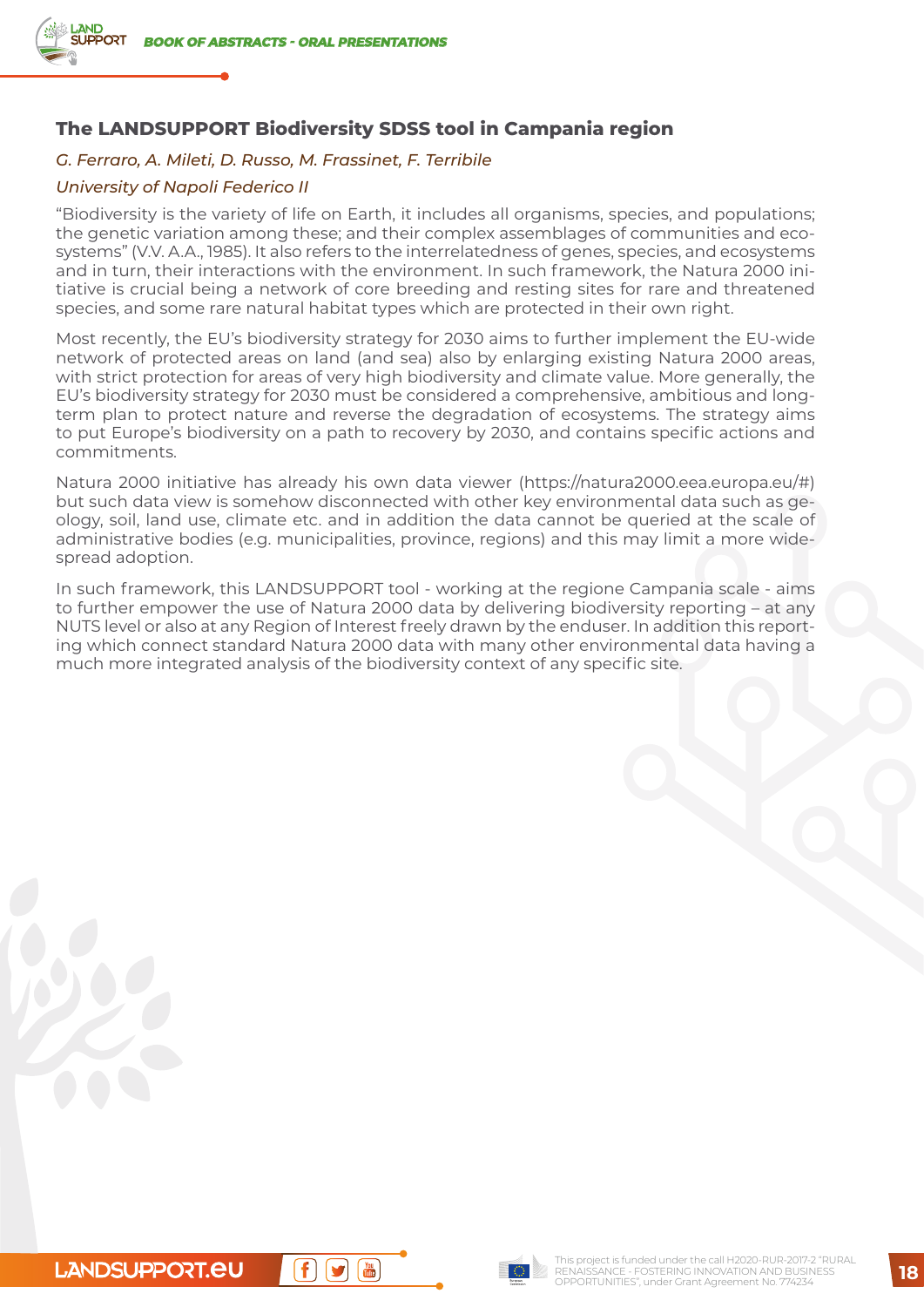# **Creating, harmonising and implementing a geospatial database for cultural heritage in rural Campania**

#### *Pasquale Miranda*

## *University of Naples*

Nowadays Ecotourism represents a fundamental resource for the sustainable development of a territory. Campania is one of the richest Italian regions in terms of cultural emergencies that blend in harmony with the environmental setting and with the local food and wine heritage. For this reason, Campania is affected by remarkable tourist flows. However, these tourist flows are directed above all towards the great destinations that are better known to the public, such as Napoli or Caserta vecchia. This cuts out a huge patrimony of hidden treasures, almost unknown (archaeological sites, museums, castles etc.), which are located in the inland rural. These territories are most subject to abandonment and depopulation phenomena. The aim of tool Ecotourism is to contribute to the revitalization of inland rural areas and their local economy; this could lead to directing at least part of the tourist flows towards these areas. However, in order to achieve this goal, a coherent database must be created. In fact, there are indeed many existing databases – including those available online on official sites or those on tourist itineraries but these databases are fragmented and often contain contradictory information and many errors. The work underlying the construction of the database of the Ecotourism tool is articulated around three points: 1) the census of all environmental, cultural and food and wine emergencies in Campania, except for the capitals Avellino, Benevento, Caserta, Naples, Salerno; 2) the geolocation of every environmental and cultural emergencies through the use of a GIS platform; 3) the harmonization of all existing databases (websites, scientific literature) through the correction of errors and the creation of scientifically correct and informative metadata. The result contributes to the development of a tool that is organised into the following features: naturalistic emergencies (panoramic points, caves, paths, etc.), cultural emergencies (archaeological sites, museums, ancient military architecture, etc.) and food and wine heritage (wines, olive oil, slowfood presidia etc.).